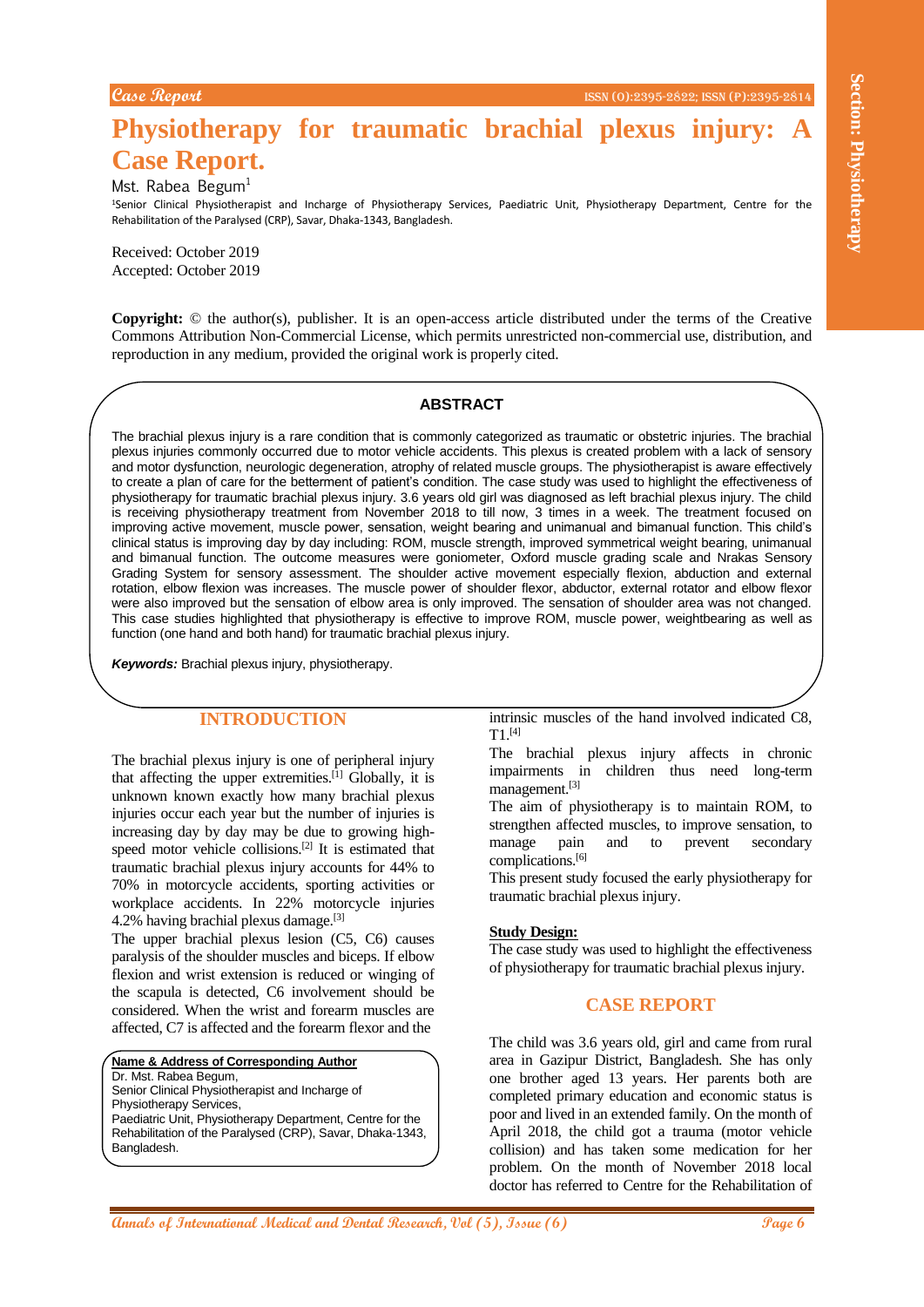# **Begum; Physiotherapy for traumatic brachial plexus injury**

the Paralysed (CRP), Savar, Dhaka for physiotherapy management. This child has come to Paediatric Department, CRP, Savar, Dhaka. The physiotherapist used assessment to find out her problem. At first the therapist has done the subjective assessment. Before starting assessment, the therapist has taken the written and verbal consent from child's mother. The mother complaint of the child is not able to move her left hand due to trauma. In Investigation, the impression of the nerve conduction velocity test was Left brachial plexus injury (deltoid, biceps and rotator cuff).

# **Impression of NCV report:**

Date of injury: 7.04.18 Date of 1st study: 23.06.18 Date of 2nd study: 13.10.18 Injury to the left brachial plexus (axonal), affecting mostly upper trunk reinnervation going on. Comparing to the previous study, today there is good improvement. (13.10.18)

### **Inform consent:**

A written and verbal consent has given from child's mother before starting the formal assessment.



### **Objective assessment**

The physiotherapist observed the muscle tone, range of motion, muscle strength and sensation. The assessment area is given below:

| <b>Assessment area</b>                               | <b>Upper limb</b> |              |
|------------------------------------------------------|-------------------|--------------|
|                                                      | Left              | <b>Right</b> |
| AROM (shoulder flexion,<br>abduction, elbow flexion) | Loss              | Full         |
| Muscle strength                                      |                   |              |
| Sensation                                            | Loss              | Intact       |

After completing the assessment, the therapist confirmed the diagnosis as brachial plexus injury (traumatic) of left side.

# **Outcome measures:**

- 1. Goniometer was used to measure the active range of movement of shoulder and elbow joint.
- 2. Oxford Grading Scale was applied to measure the muscle strength of shoulder and elbow muscles.
- 3. Nrakas Sensory Grading System was used to assess to sensory status of left upper extremity (shoulder and elbow).

# **Problem list**

- Reduce Active ROM
- Reduce sensation from shoulder
- Reduce muscle strength
- Reduce unimanual and bimanual function
- Poor weight bearing

# **Plan of care**

### **The short term (2 months) goal was**

- To provide care giver education about diagnosis, prognosis and physiotherapy management as well as proper position, handling of this child.
- To maintain normal range of movement
- To improve muscle strengths of affected muscles up to 3 in Oxford Grading Scale.
- To improve weight bearing in cross sitting, side sitting
- Advice about home program

### **Long-term goal (8 months) is**

- To prevent secondary complications
- To improve sensation
- To increase active movement
- To improve bimanual and unimanual function
- To improve weight bearing in backward and 4-point kneeling
- Advice about home program

### **Intervention**

The treatment plan was Care giver education, to provide Active assistate movement, Active ROM exercise, Strength training, Weight bearing practice, Tactile stimulation, Practice unimanual function, Practice bimanual function. The patient is receiving physiotherapy sessions 2 to 3 times per week from Nov-18 to till now. Each session lasts 45 minutes. The physiotherapist also provided home exercise program



**Figure 1: Shoulder Flexion**